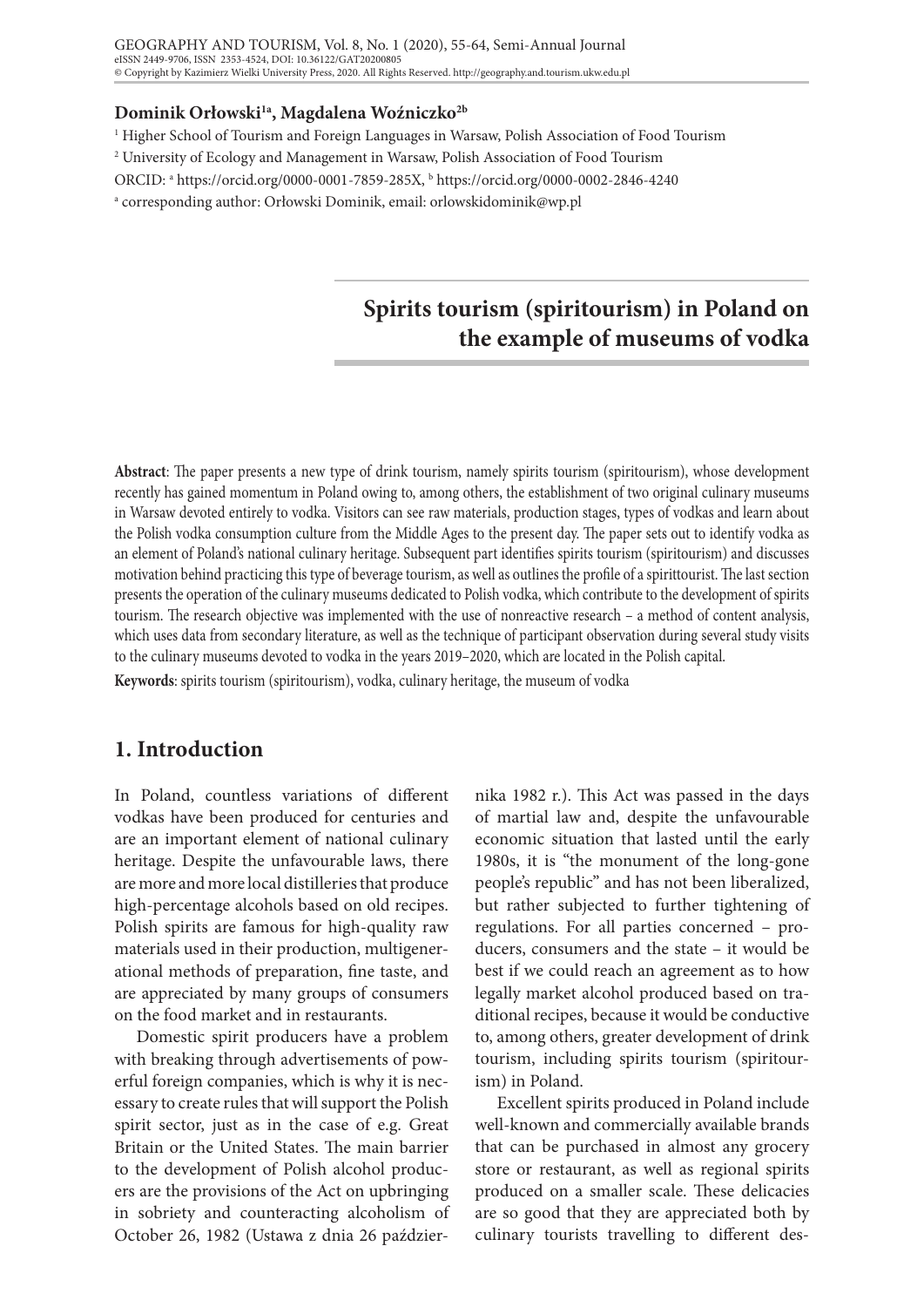tinations situated across the culinary map of Poland, as well as culinary heritage experts who promote alcohol as one of the important elements of the Polish culinary culture.

Rapidly developing Polish culinary tourism market, including drink tourism, offers a unique opportunity to explore the richness of the regional culinary culture, and above all to actively experience the authentic flavours and aromas of various groups of foods and beverages. Exploring tourist attractions along with alcoholic drinks is related to the latest trend occurring in thematic travels and "relishing the cuisine", namely the appearance of spirits tourism (spiritourism), an original drink tourism alongside wine tourism (enotourism) and beer tourism (birotourism).

Currently, Poland is one of the most prominent producers of vodka in the world. Therefore, regional alcohols are a great development opportunity for farmers, owners of agritourism farms and rural tourism facilities, restaurateurs, as well as small distilleries. It should be

noted that spirits tourism, contrary to the opinion expressed by those who are not familiar with this phenomenon on the culinary tourism market, does not promote alcoholism. Spirits tourism should be interpreted in the cultural and social context, strengthening the national culinary culture. People sharing a meal at the table do not only eat food, but also drink alcohol and discuss different international, national, regional, local or family matters. The authors do not attempt to analyse the impact of this activity on human health or social relations. as this study cannot provide such conclusions. The paper is focused predominantly on analysing its potential in terms of tourism development.

The goal of this paper is to show a new kind of drink tourism, namely spirits tourism (spiritourism), which has recently started to develop thanks to, among others, two original culinary museums that are devoted to raw materials, types of vodka and the culture of alcohol consumption from the Middle Ages to the present day.

# **2. Description of the study area, methods and materials**

The scope of this paper includes:

- − the characteristics of vodka as an element of Polish national culinary heritage;
- − an attempt to define spirits tourism (spiritourism) as a new phenomenon, provide the motivation for practising this type of tourism, and to demonstrate the profile of a spiritourist;
- − presentation of the activities of museums devoted to Polish vodka, which contribute

to the development of spirits tourism (spiritourism) in this part of Europe.

The study objective was implemented with the use of nonreactive research – a method of content analysis, which uses data from secondary literature – as well as the technique of participant observation during several study visits to the culinary museums devoted to vodka located in the Polish capital in the years 2019–2020.

## **3. Results and analysis**

#### **3.1. Vodka as an element of Polish culinary heritage**

Consumption of alcoholic beverages is a theme present in the culture for centuries. The first traces of the production and use of alcohol for consumption date back to the 6th millennium BC (Gately, 2011). Historians are uncertain as to when alcohol was first distilled. The origin of the word alcohol and the word *alembic*, which is a device used for distillation, indicates that it comes from the Arabic countries – respectively:

*al-kuhl* (evil spirit) and *al-ambiq* – where the production of strong alcohols began probably in the seventh century. Most likely vodka was first created in Poland or Russia. While both countries claim the right, the Russian sources are better documented in writing and indicate the end of the fourteenth century. In Poland the earliest document on vodka production is dated to 1405 and comes from court docu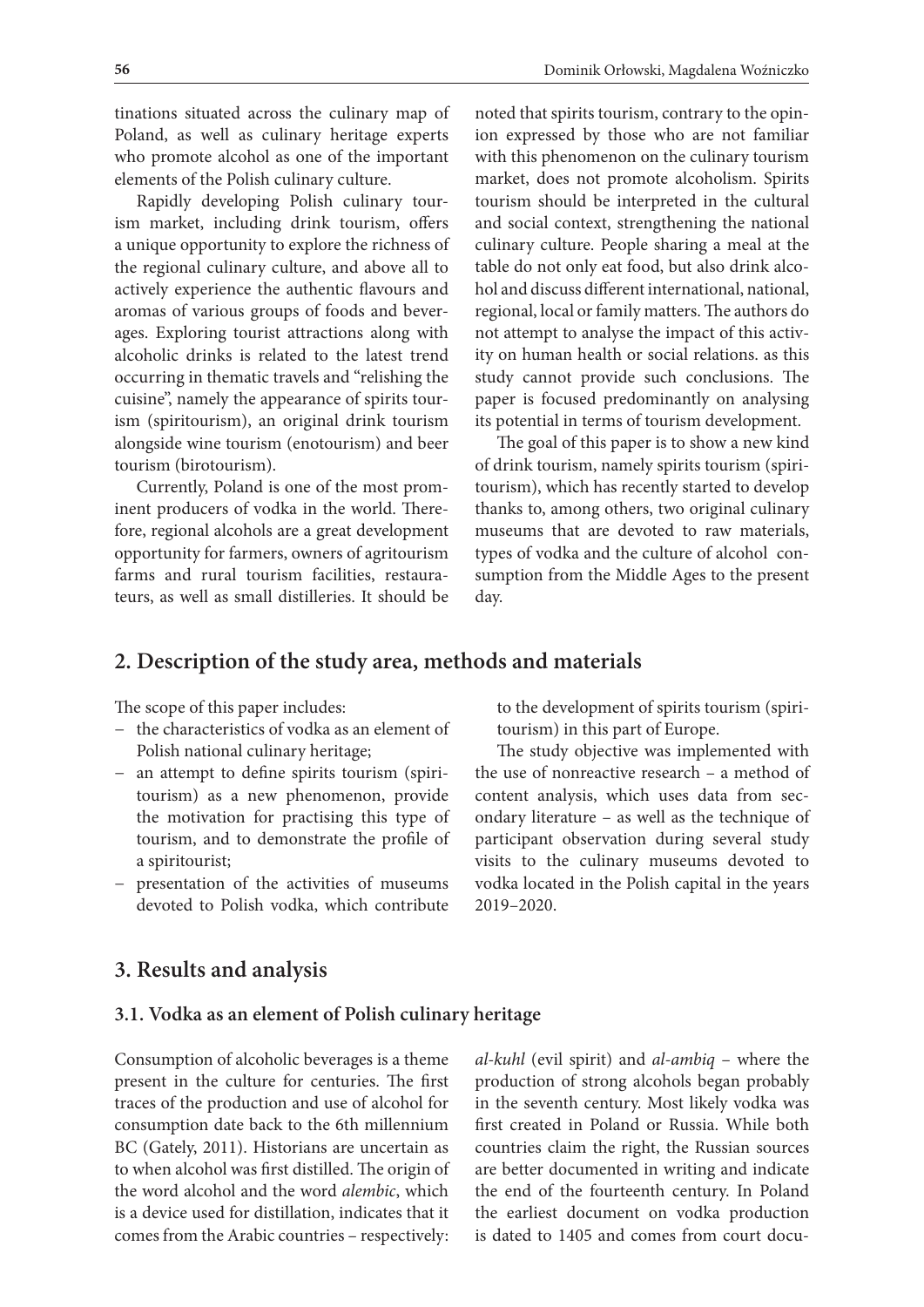ments in Sandomierz. The difference between the sources is approx. 20 years, but it is certain that before vodka was defined in writing, it had already been known in both countries, as well as in today's Ukraine and Belarus (Gołębiewski, 2014). It is impossible to determine the exact moment in which the technique of vodka production was created. It was more likely a long process of evolution, and as such cannot be attributed to any individual nation. It is a result of exchange of ideas and materials between many neighbours and partners (Simpson, 2010).

The word *vodka*, which at that time had several other meanings, probably was used interchangeably with the word *gorzałka* (*booze*). This word, in a sense similar to the modern meaning, fort the first time was used in 1534 in *"*O ziołach i mocy ich*"* by Stefan Falimirz (Simpson, 2010; Baron and Kleksyk, 2017). It can be assumed that since the release of *"*Wódka albo gorzałka*"* written by Jurek Potański in 1614, these terms have been used interchangeably to describe distilled alcoholic beverages for recreational drinking. In the face of the establishment of modern legislation on the production of alcohol in the twentieth century in Poland and Russia, the word *gorzałka* was no longer used, becoming a colloquial and somewhat outdated term, leaving the word *vodka* in common use (Simpson, 2010).

Originally, grain was primarily used for distillation: wheat, oats, spelt and barley. Potatoes were first used in the eighteenth century – they were very cheap but less efficient than barley or rye. It is worth mentioning that all grain distilled spirits resembled today's moonshine in terms of production and taste until the nineteenth century (Gołębiewski, 2014). The first half of the nineteenth century in Europe brought the industrial revolution, and in the distilling industry, a technological leap associated with the invention of new stills. They helped reduce the cost and time of production and significantly increased the quality of the distillate, which, unlike the earlier *aqua vitae*  (water of life), was called "spirit" (Karwowski, 2016).

At the end of the eighteenth and the beginning of the nineteenth century, during the occupation, modern distilleries appeared in the former Republic of Poland. In 1782, Leopold Maksymulian Baczewski established a distillery in Wybranówce near Lviv. Two years later, a vodka factory was established by the Lubomirscy, and in 1823 it was expanded by Count Alfred Potocki. More large companies were created in the nineteenth century in: Poznań, Bydgoszcz, Biała, Bielsko, Starogard Gdański, Gniezno, Racibórz, Leszno, Konin, Katowice and Warsaw. Most of these companies continued to operate after World War I in the reborn Republic of Poland. All large rectification plants were bought by the state in compliance with "Polish Spirit Monopoly" established in 1919. Some recipes from that period are still used. What is more, distilleries intently use them because the consumer expects something more than "ordinary vodka" (Gołębiewski, 2014).

Warsaw with the famous vodka factory "Koneser" was a thriving production centre, established by the tsarist authorities in 1899 as "Warsaw Rectification". The distillery itself did not survive commercialization attempts in the twenty-first century and, like many other distilleries in Poland, became a victim of high excise duties. In the 20s of the twentieth century, it was a modern company that created well-known and important Polish vodka brands, such as Wyborowa, Luksusowa, Extra Żytnia, Żubrówka and Siwucha (Gołębiewski, 2014).

During World War II, some distilleries were destroyed, while others worked for the occupant. After 1945, the operation of the "Polish Spirit Monopoly" initially resumed. Poland lost, among others, Lviv with great traditions of alcohol production. However, in the areas included in Poland, especially Wrocław and Szczecin, long tradition of distilling survived and served the production of spirits. Post-war history of the Polish spirit industry was inseparably linked with "Polmos", which in the communist period was a monopolist on the market of spirits and a successor to the state monopoly on alcohol from the Second Republic. "Polmos" was a consortium of more or less independent enterprises operating under one brand (Gołębiewski, 2014).

Vodka is undoubtedly an element of Polish culture and culinary tradition, as it is often consumed during major celebratory events and social gatherings. Alcohol, including vodka, was and continues to be an important element of cel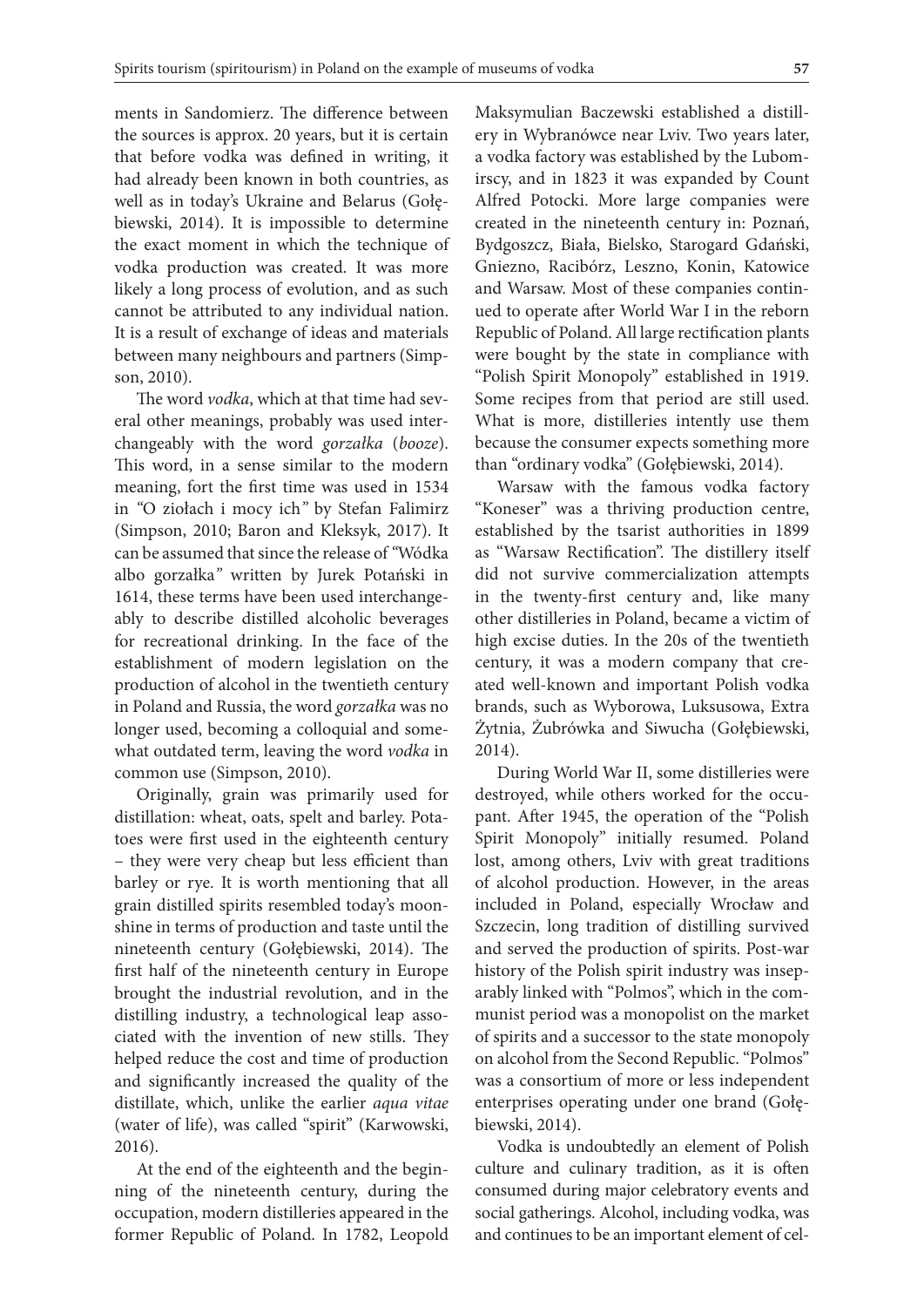ebrations understood as: "party", "feast", "event", "bash", "binge", participated by at least two persons consuming alcohol. In the seventeenth century, such feasts often turned into drinking-bouts, which were driven by the host's duty called *prunuka* (Dampz, 2005). It involved inviting guests and insisting on excessive eating and drinking, including alcohol, and in some form this custom is still present in the Polish culture. The reign of Stanisław August Poniatowski put an end to this Saxon debauchery, as European practices became more fashionable (Dampz, 2005) and binge drinking was no longer socially accepted (with the exception of artists, artistic bohemia). The consumption of vodka did not diminish – it became a mainstream and cheap liquor (Graf and Cieliczko, 2016).

Vodka was present, among others, in the old Polish tradition of engagement. Matrimonial contacts used to be established through "matchmakers". A matchmaker would come to the spinster's home, take out a bottle of vodka and ask for a cup. Having received it, he poured the vodka and asked the parents and the girl to drink it. According to the custom, the girl was supposed to be embarrassed. If the parents drank vodka, it meant that the suitor was accepted (Kuchowicz, 1977). In addition, the Polish nobility cultivated the custom of burying barrels of alcohol in the ground on the day of their son's birth, opening them at his wedding (Tenderenda-Ożóg, 2016). Currently, vodka is less often associated with degeneration and alcoholism, instead being perceived as a drink with cultural value. Vodka undoubtedly constitutes an element of national culinary heritage and one of the attributes of Polish hospitality (Graf and Cieliczko, 2016).

Under the Act passed by the Polish Parliament on May 25<sup>th</sup>, 2012 amending the Act on the manufacture of spirits and the registration and protection of geographical indications of spirit drinks, the term "Polish Vodka" is reserved (Ustawa z dnia 25 maja 2012 r.). Article 1 of the Act reads: "Polish vodka is obtained from ethyl alcohol of agricultural origin derived from rye, barley, oats or triticale or potatoes grown in Poland, where all stages of production take place in Poland, which can be matured to give it specific organoleptic properties". This definition protects the interests of "Polish Vodka" and Poland in the world. "Polish Vodka" is therefore something else than, for example, "Vodka from Poland". In the case of the former, we have the guarantee that the alcohol has been manufactured in accordance with the standards set out in the Act (Zarzecki and Zarzecki, 2016).

Geographical indication identifies a spirit drink as originating in the territory of a country/region or locality in that territory, where a given quality, reputation or other characteristic of this spirit drink is essentially linked to its geographical origin. Natural, human and manufacture-related factors occurring in a given country or region are among the elements that help create distinctive products featuring a geographical indication. Although alcohols such as brandy, wine, grape-based alcohol, whisky and vodka are generic categories and can be manufactured anywhere in the EU, terms such as: "Brandy de Jerez", "Cognac", "Grappa", "Scotch Whisky" or "Polish Vodka" are examples of EU geographical indications and relate to products that can be manufactured exclusively in a designated and protected area.

## **3.2. Spirits tourism (spiritourism) – definition, motivations and tourist profile**

When travelling to every corner of the globe to explore various aspects of culinary culture, a culinary tourist may also experience distinctive alcohols present in a given country or region. Regardless of whether a person tries one of many spirits produced on site at a distillery, or drinks a glass at a restaurant or home of the indigenous people, he or she always discovers one of the basic elements of the national culinary heritage.

The first distillery in the world that opened a centre for tourists interested in the process of spirit production was "Glenfiddich" in Scotland in 1969. More than 50 years later, spirits tourism has become a fast-growing trend related to culinary tourism, especially drink tourism (Spirits tourism: https://spirits.eu/spirits-tourism/). It offers opportunities to savour a variety of alcoholic beverages, as well as to get to know passionate craftsmen, who manufacture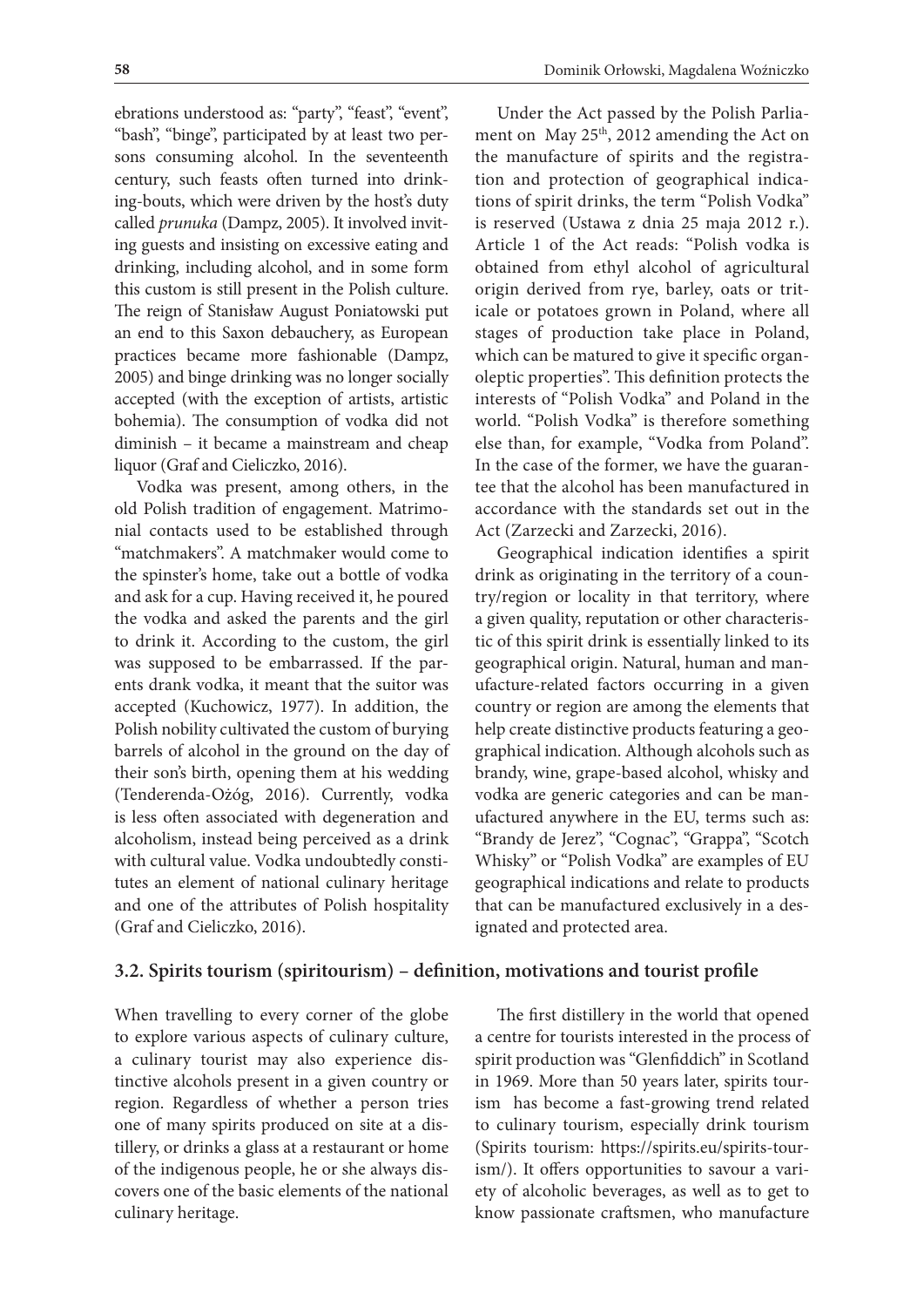alcohol not only in large factories, but also local distilleries.

Spirits tourism allows the visitors to discover how master distillers employ old recipes and mixing techniques characteristic for their production to maintain the excellence of products developed by previous generations of craftsmen. Distillers also create innovative processes for the production of new and often exciting flavours of spirits (Spirits tourism: https://spirits.eu/spirits-tourism/). Adding an adjective indicating the place of origin not only gives them the possibility to highlight traditional alcohol products on the food market. It also assures the residents of a given region of their geographical and cultural distinctness and can be an incentive to foster traditions associated with the cultivation of raw materials, production and consumption of local alcohols, thus contributing to the development of drink tourism (Kosmaczewska, 2008).

In the existing Polish and foreign literature so far there have been no substantial studies aimed at presenting the phenomenon of spirits tourism. Foreign scientific literature on this topic is very limited (Martin and Haugh, 1999; Martin and McBoyle, 2006; McKenzie, 2016; Murphy and Keaney, 2018) compared to wine and beer tourism, which have been analysed by many authors in hundreds of papers, also in Poland (e.g. Charzyński et al. 2013, 2015; Mazurkiewicz-Pizło, 2013; Charzyński and Podgórski, 2017; Greinert et al., 2019).

Therefore, the authors of this paper decided to use the existing deficit of publications in this area and became interested in the above subject matter. With no commonly accepted definition of spirits tourism, the authors formulated theirs based on the acknowledgement of Polish vodka as a product that is recognizable around the world, which is a very important part of our history, tradition and culture. The listed elements can form the basis for the development of many culinary attractions predicated on vodka, and thus, in the future, will make Poland one of the main destinations on the "route of spirits".

Spirits tourism involves "all short-term travels focused on cuisine and tourism to places famous for the production of spirits, whose primary motive is the desire to explore the culinary history of distilling and its modern state. While travelling, a spiritourist visits at least one place associated with alcohol production, such as: a large industrial distillery, small agricultural distillery, plant producing alcoholic drinks on an industrial scale, or a local manufacture producing alcohol in a traditional way. The spiritourist has the opportunity to gain practical knowledge during workshops, see museums of alcohol, participate in events promoting a drink or purchase a characteristic alcohol as a culinary souvenir".

The main motivations for spirits tourism (spiritourism) include:

- − visiting museums of alcohol and thematic exhibitions in other establishments that are related to the former and to contemporary distilling as part of national or regional culinary heritage;
- − trips to large industrial plants producing spirits, which have professional visit centres handling tourists interested in the art of distilling a particular alcoholic beverage;
- visits at local manufactures usually located in historic buildings, which have been producing alcohol for generations;
- − active participation in distilling workshops organized by family manufactures producing alcohols or by specialized master distillers;
- − listening to thematic lectures carried out by a distiller or bartender and participating in tasting of an alcohol or an alcohol group;
- − participation in culinary events, mainly festivals, whose main motive is a particular alcohol, e.g. vodka, whisky, brandy, gin, rum, tequila;
- − tasting different dishes in restaurants which are combined with the principles of serving spirits or spirit-based cocktails;
- − purchasing and collecting publications related to the history of an alcohol, raw materials, production technology, types and rules of serving;
- − purchasing and collecting old alcohol bottles, labels, historical advertisements or glasses once used for serving alcoholic beverages.

Spirits tourism, contrary to appearances, is a niche form of drink tourism that is not meant for everyone due to the strength of spirits.. It is aimed at those who are interested in the traditional and contemporary culture of drinking all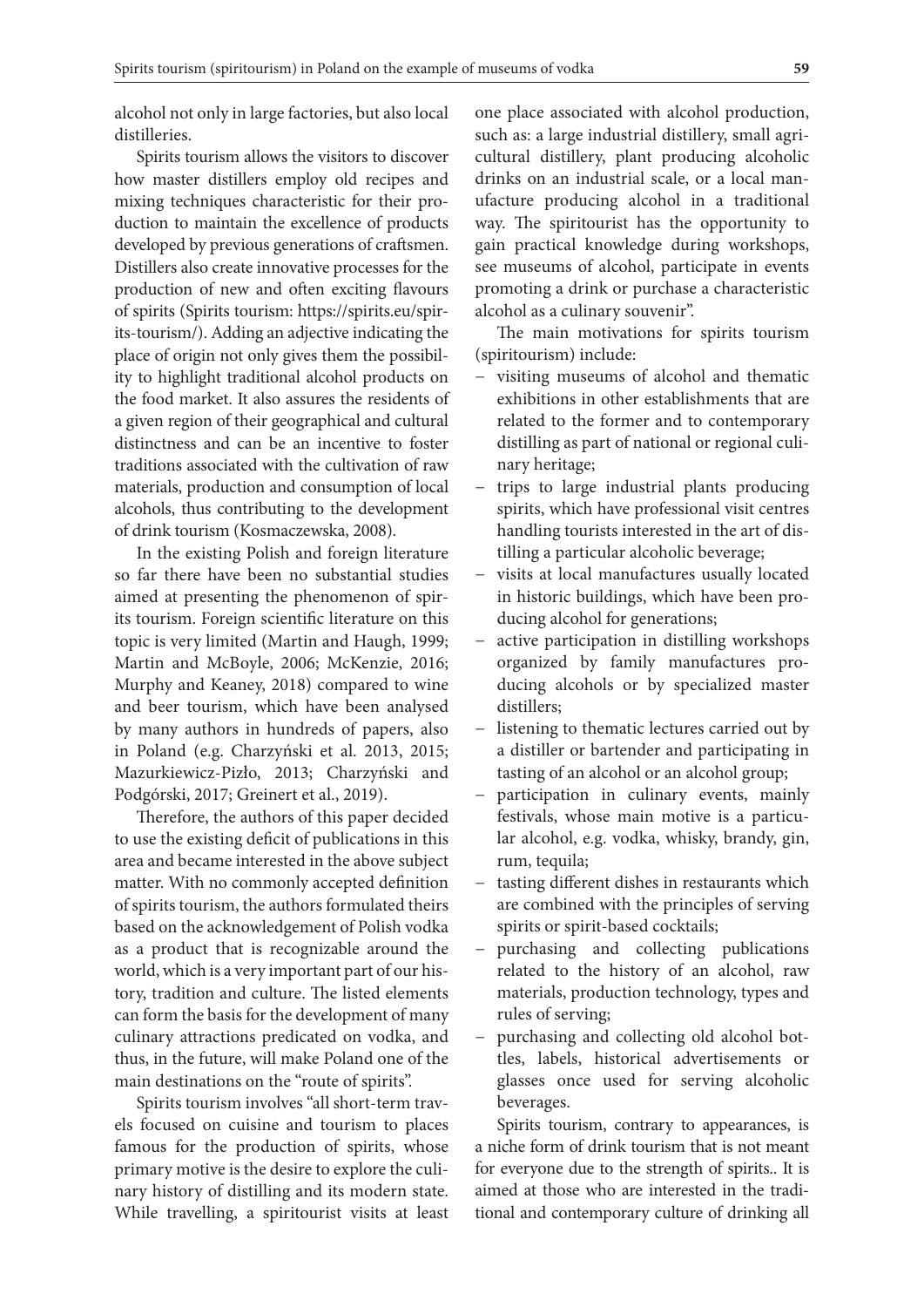kinds of distillates. Spiritourists drink alcohols distilled from various types of raw materials of agricultural origin – traditional grains or potatoes, but also sugar cane juice, leaves of the blue agave, as well as differenttypes of fruits and herbs.

Spiritourists participating in this form of drink tourism are people for whom a visit at a distillery, museum of alcohol, festival of alcohol or tasting stems from the need to deepen knowledge on the subject. After observations conducted during spirits tourism activities, the authors have identified a few common traits that make up the profile of a modern spiritourist:

- − age, usually between 30 to 70 (the mean may decrease, because every year more and more young people are getting interested in strong spirits. This is due to the appreciation of various aspects of the culinary heritage, which in the era of globalization and return to locality gains special significance. Tasting regional alcohol is a manifestation of culinary patriotism in young people and it is a reason to be proud of the place where they live. They identify with the alcohol produced in the region, e.g. ,,Śliwowica Łącka" in Sądecczyzna or ,,Księżycówka" in Kujawy);
- − mostly single men or travelling couples that do not have children;
- people occupying high positions, with higher education, or freelancers;
- − generally, reside in large urban areas with access to restaurants or culinary events dedicated to the promotion of strong alcohols in the public space;
- people with higher income than average who use mobile banking (mobile phones, smartphones, tablets);
- − they are interested in distilling and have theoretical and practical knowledge (e.g. from different publications, workshops or previous spiritourist trips);
- − drink spirits more or less regularly, e.g. vodka, whisky, brandy, gin, rum, tequila or regional fruit or herbal distillates;
- − purchase strong spirits during spiritourist trips as a culinary souvenir from every trip dedicated to discovering the secrets of distilling.

The spirits tourism market is currently difficult to present because it is a type of drink tourism which has not yet fully exploited the potential of tourist attractions that can be created on the basis of alcohols specific to a given country. In the next few years it will be possible to determine its scale, because with each year the number of alcohol museums, festivals and distilleries is growing.

For the time being it can be assumed that spirits tourism destinations in the European Union are as follows: Poland (vodka), Ireland (whisky), Great Britain (Scotch whisky and gin), France (cognac), Norway (aquavit), Sweden (akvavit), the Netherlands (jenever), Switzerland (absinthe), Iceland (brennivín), Hungary (palinka), Romania (pălincă), Bulgaria (rakija), Czech Republic (plum brandy and herbal liquors), Austria (schnapps and liqueurs), Greece (ouzo), Italy (grappa), Germany (weinbrand) and Spain (brandy Marco de Jerez).

We cannot forget about other countries famous for their alcohols that are located on other continents, e.g.: Barbados, Dominican Republic, Jamaica or Cuba (rum), Mexico (tequila), Brazil (cachaça), Colombia (aguardiente), Peru (pisco), USA (bourbon), Japan (sake) or China (baijiu). Countries outside Europe also contribute to the development of spirits tourism (spiritourism). The presence of strong alcohols on their territory is a part of culinary heritage and should be used to attract spiritoursits, especially to places without specific natural or anthropogenic attractions. Combined with authentic cuisine, it is the subject of interest to all groups of culinary tourists, including those willing to learn the national culinary culture.

In 2019, the European Parliament launched a new campaign aimed at increasing the spiritourism market in the European Union. An interactive online campaign launched last year includes #SpiritsTourism and #SpiritOfEurope hashtags and aims to increase the development of tourism in distilleries as well as regions producing alcohols across the EU. According to the trade association "Spirits of Europe" seated in Brussels, distilleries operating in Europe hosted a record number of visitors in 2018 – 2 million visitors to Scotch whisky distilleries, 1.6 million spiritoursits in France and nearly a million in Ireland (Spirits of Europe: https://spirits. eu/). These data confirm considerable interest in alcohol culture as perceived from the point of view of tourist and culinary attractions, not through the prism of alcoholism.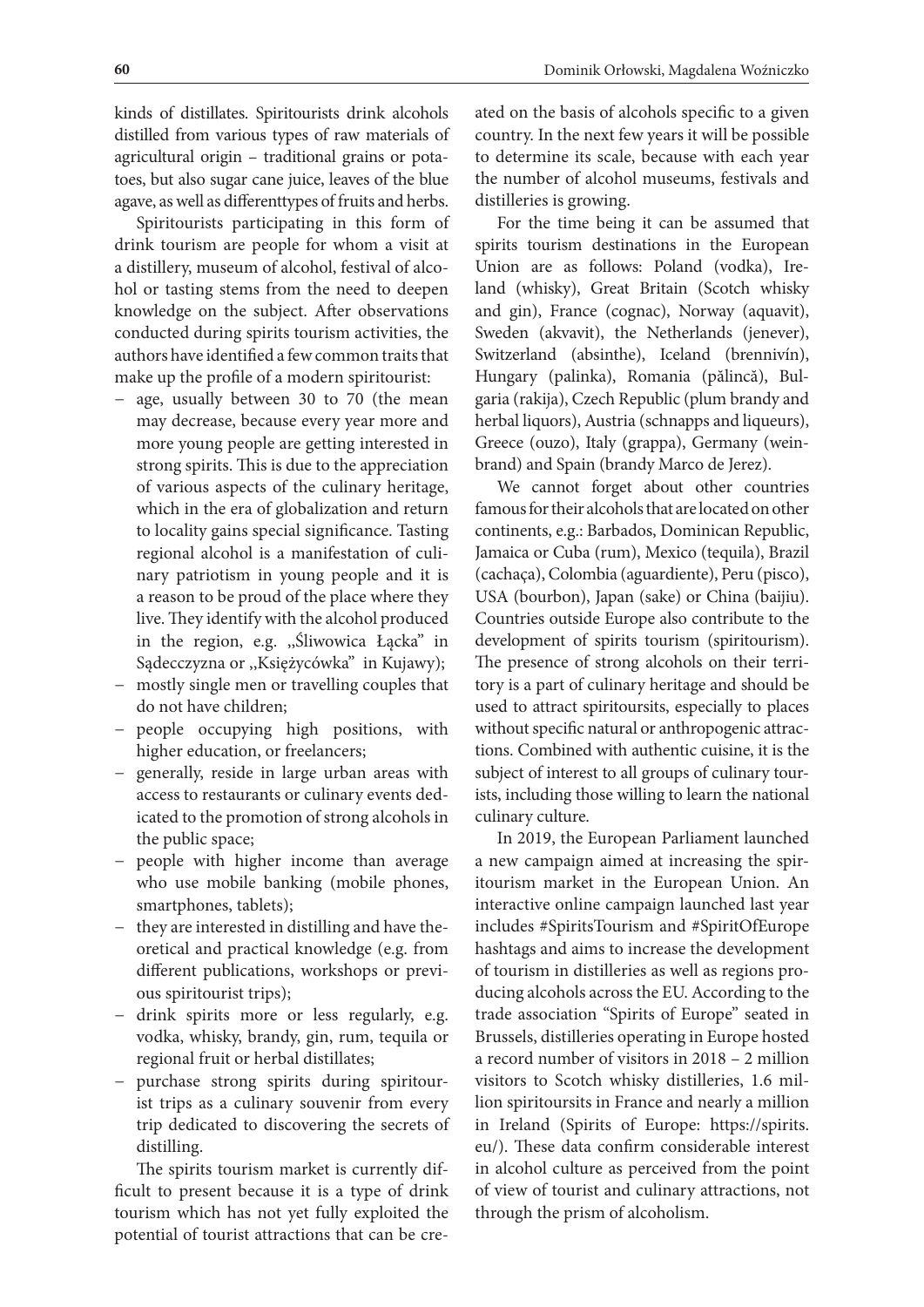#### **3.3. Museums of vodka in Warsaw as a spiritourism attraction in Poland**

Culinary museums are a relatively new category of cultural institutions on the world map of museums. However, interest in them is growing every year, and this is because they focus their activity around a particular theme, which may involve a selected raw material/food product, a specific dish/beverage, a speciality of local gastronomy or national/regional cuisine. Culinary museums are exceptional due to their exhibitions – historic and modern items related to culinary heritage, which are of particular historical and contemporary importance (Woźniczko et al., 2015).

Food culture, including alcohol, is very appealing and attracts individuals who wish to partake in active exploration of the heritage, a notion that is unrestricted by any particular time frame, as it encompasses both the past and the present. Objects presenting culinary exhibits are original institutions that tourists, regardless of their social or material status, want to see to enrich their knowledge of food and culture. Visitors to culinary museums also want to have aesthetic and emotional experiences that accompany the ceremonial of eating food and drinking (Orłowski and Woźniczko, 2017a).

Museum employees are not able to encapsulate flavours and aromas inside display cabinets. However, owing to new and exciting technologies, they are able to boost the attractiveness of their expositions (Orłowski and Woźniczko, 2017b).

Culinary museums, which are often educational centres and even modern tourist centres, use original multimedia exhibitions. Equally important are artistically arranged depictions of activities related to the subject of food and nutrition. Attractive museum sceneries, which often incorporate historic artefacts and make exceptional use of light and sound, comprehensively present a selected aspect or element of culinary or alcohol culture associated with a given region or country (Orłowski and Woźniczko, 2017a).

Museums related to food and drinks are constantly improving their tourist offer, and their number steadily increases each year. Given the popularity of cooking and the growing interest in culinary heritage, in recent years in Poland, several new culinary museums have been established, including two museums of vodka in Warsaw. The first one is the Museum of Vodka, which opened in 2017 in the centre of the capital. The inauguration took place as part of a unique project known as "House of Vodka", which promotes culinary traditions and Polish distilleries. The mission of the Museum of Vodka is to document the complexity of vodka-related issues and show it in historical context as a noble national alcohol and an inherent part of cultural heritage and Polish tradition (Vodka Museum: https://muzeumwodki.pl/ en/).

The collection of the Museum of Vodka was created through the combination of two unique and rich collections of two enthusiasts, namely Piotr Popiński, Warsaw restaurateur and the originator and organizer of the Museum, and Adam Łukawski, collector and co-organizer of the institution. Collected for over 20 years, pre-war alcoholic beverages, historical bottles, carafes, glasses, books, vignettes, drink menus, advertisements, labels, banners, photographs, illustrations, advertising items and other objects illustrate a consistent story of spirits. These artefacts present the image of modern world from the perspective of production facilities, their products and people related to the distillery industry since the end of the 18th century (Vodka Museum: https://muzeumwodki.pl/en/).

Permanent exhibition comprises 6 exhibition areas that present and illustrate the main periods in the history of vodka production in Poland: "Beginning", "Rise and Decline", "Vodka and Glass", "Pre-war Alcohols", "The Art of Bartending" and "Modern Times". The museum is arranged in a modern way, in shades of grey. A large number of distilling artefacts of material culture harmonizes with contemporary texts and multimedia elements, especially those related to the booming art of mixology. The permanent exhibition presents both large and local distillers and their outstanding achievements in the art of distillation, setting the tone for the collection, building a narrative and telling a story which is an important and rarely described topic in the social history of Poland and the world (Vodka Museum: https:// muzeumwodki.pl/en/).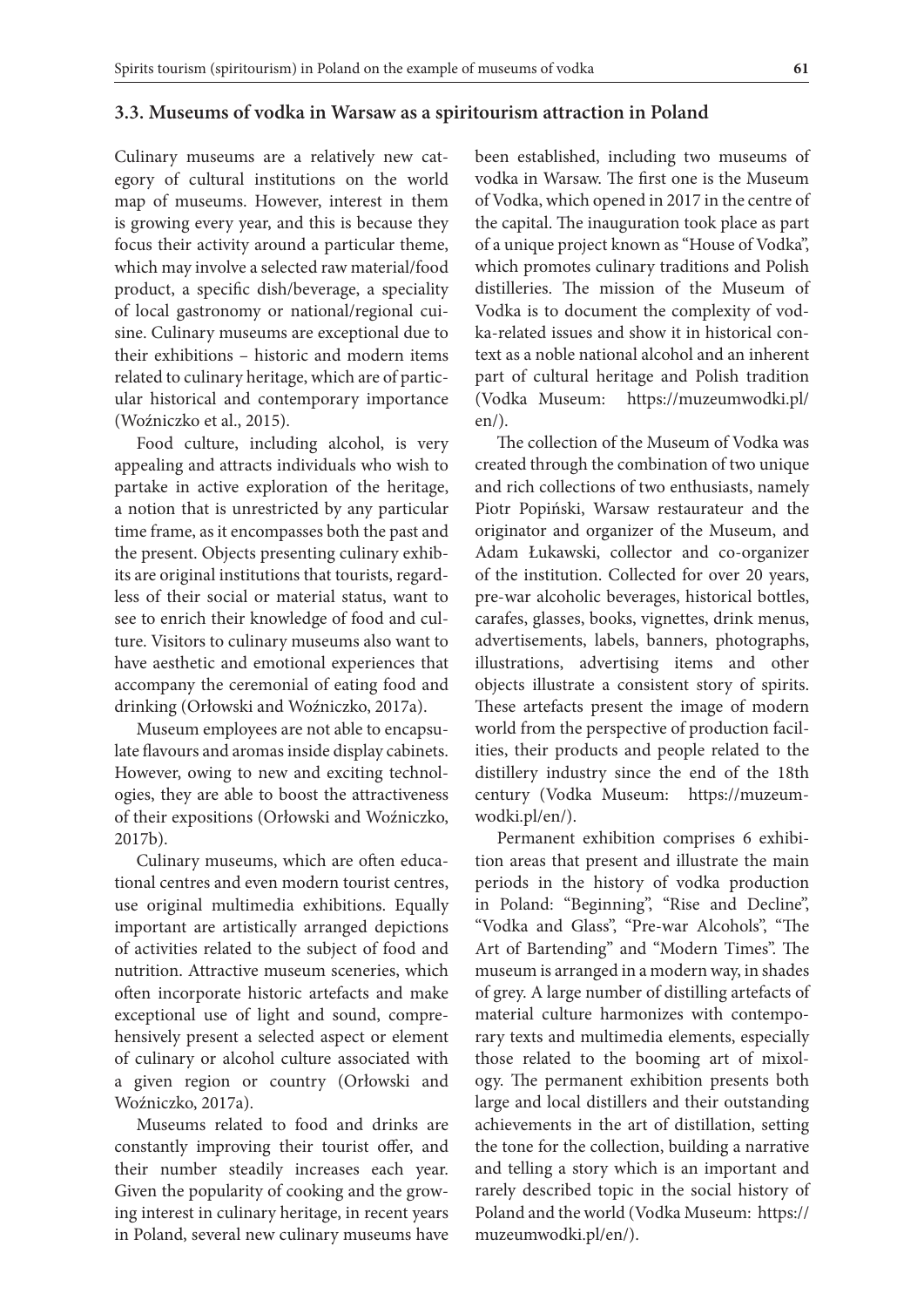The culmination is a visit to the tasting area, which presents the most important achievements of international and Polish vodka producers. Spiritourists can see the most important types, varieties, flavours and aromas, and learn how to create their own compositions. They can buy souvenirs in the form of alcohol at the museum shop, allowing them to continue the experience started during the visit to the Museum of Vodka. An interesting addition is the opportunity to eat a meal at the Michelin-starred restaurant named "Elixir by Dom Wódki", which specializes in Polish dishes and international cuisines combined with more than 500 vodkas from Poland and around the world (Vodka Museum: https:// muzeumwodki.pl/en/).

The second museum located in Warsaw Praga-North is the Polish Vodka Museum" which opened in 2018. It is based in a historic and renovated building from 1897 in which spirit was rectified, located within the complex of the former Warsaw Vodka Factory "Connoisseur". The museum enriches the landscape of the right-bank part of the city, introducing genius loci of the historic factory of Polish vodka into the 21st century, and above all is a tribute to all the generations of Polish distillers. The Polish Vodka Museum initiative is under the patronage of the "Polish Vodka Association" (Szumowski, 2016).

The mission of the Polish Vodka Museum is to create a world-class tourist attraction that comprehensively presents the history, heritage, tradition, as well as differences between various types of "Polish Vodka" in a modern way. An important part is raising awareness and educating the public about responsible alcohol consumption and the promotion of Polish

Vodka as a Protected Geographical Indication (Polish Vodka Museum: https://muzeumpolskiejwodki.pl/en/).

The museum space shows different groups of tourists the production process of Polish Vodka, raw materials used for its production, and finally taste characteristics that distinguish it from other alcohols. After walking into the Polish Vodka Museum, visitors can see interactive exhibitions, presentations and projections that tell the story of the development of vodka manufacturing technology over the centuries. Visitors can also learn a lot of information and trivia related to its influence on the development of Polish culture and international reputation of "Polish Vodka" (Polish Vodka Museum: https://muzeumpolskiejwodki.pl/en/).

Tourists interested in the culture of alcohol, while touring the main exhibition consisting of 5 galleries, can see a virtual workshop of a medieval alchemist, make themselves comfortable at the court and inn, analyse the distillation apparatus of Jan Pistorius from 1817, and see a reconstructed agricultural distillery. At the main exhibition, they can also learn about the functions served by Polish vodka in big politics, and discover the secrets of bartending and preparing various alcoholic cocktails.

At the end of a visit to the Polish Vodka Museum, all persons of legal age can purchase alcohol souvenirs. Thematically, they are related to the operations of the culinary museum, and above all, the offer comprises the best of Polish vodkas. Enthusiasts of Polish vodka tastings can go to a specially adapted restaurant, which is a perfect complement to the information learned during the museum visit (Polish Vodka Museum: https://muzeumpolskiejwodki.pl/en/).

# **4. Discussion and conclusions**

Polish masters distillers have been honing their skills in spirits production, and achieved excellence in the production of pure vodkas and strong flavoured beverages. Traditional spirits have become a modern showcase of all culinary regions in Poland. This is done through the use of their specific and unique character, as well as engaging inhabitants of a given region in their production. The process contributes to the development of local businesses and is conductive

to maintaining proper culinary traditions and strengthening the sense of belonging to the community that has thrived in a specific area for ages.

There are museums devoted to national or regional spirits in many countries around the world (e.g. "Museum of Tequila and Mezcal" in Mexico City, "Museum of Jenever" in Amsterdam, "Havana Club Rum Museum" in Hawana, "Absinthe Museum" in Auvers-sur-Oise, or "Sake Museum" in Kobe). These establishments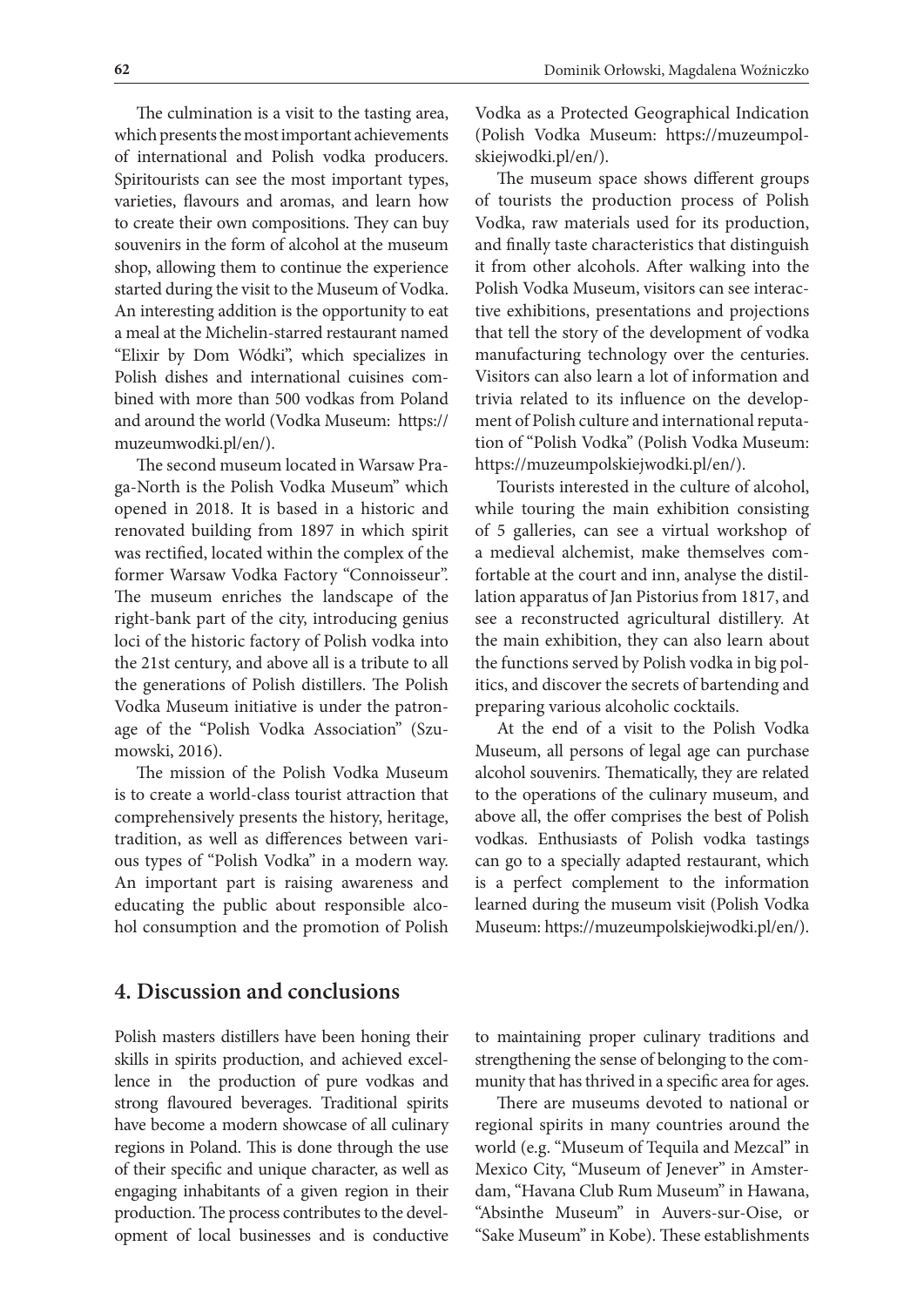consitute one of the forms of maintaining culinary culture. Poland is the homeland of vodka, which has been produced in our land for centuries and is an important element of national tradition and culture. Museums of vodka in Warsaw presented in this paper are unique because they allow those interested in the production and consumption of spirits to take a thematic journey exploring the long history of vodka in Poland.

Spirits are among the oldest beverages known to mankind, thus it is hardly surprising that they often appear in museums devoted to alcohol, as well as in the so-called "great museums" on paintings of famous masters or ceramics exhibited in display cases and depicting the art of distillation. The way in which alcohol has become a permanent part of museum experiences may be a surprise. Alcoholic beverages programs have become a major source of profits for cultural institutions, and alcohol is commonly offered for consumption on the spot in restaurants and during special events.

A visit to the museums of culinary concepts located in Warsaw transports visitors to the world of spirits, and above all shows Polish Vodka as one of the main differentiators in the area of culinary specialities associated with our country, the so-called "vodka and appetizer". Museums of this kind are undoubtedly valuable and compelling tourist attractions for any culinary traveller interested in the art of distilling.

The Museum of Vodka and the Polish Vodka Museum, as independent cultural institutions, are characterized by a huge potential in terms of spirits and, given a few years, they will bolster their activity, e.g. by expanding the museum space, organizing temporary exhibitions, publishing, carrying out more tastings or offering practical knowledge about distilling alcohol at home. It is hard to estimate what exact impact on the tourist flow these two museums will have, but undoubtedly they are bound to strengthen the positions of Warsaw on the market of culinary tourism of Europe.

## **References**

Baron A., Klesyk Ł., 2017. Między wódką a zakąską. Wydawnictwo Pascal, Bielsko-Biała [In Polish].

- Charzyński P., Nowak A., Podgórski Z., 2013. Enotourism in Lubusz Land historically conditioned necessity or an innovative solution? Journal of Health Sciences 15(3), 198-216 [In Polish with English abstract].
- Charzyński P., Podgórski Z., Jasińska M., 2015. Stan i perspektywy rozwoju biroturystyki w województwie śląskim. [In:] Krakowiak B., Stasiak A. (Ed.), Kultura i Turystyka – Wokół wspólnego stołu. Regionalna Organizacja Turystyczna Województwa Łódzkiego, Łódź, 217-234 [In Polish].
- Charzyński P., Podgórski Z., 2017. Polish biro- and enotourists comparative characteristics of their profiles. Turystyka Kulturowa 5, 88-102 [In Polish with English abstract].
- Dampz M., 2005. Alkohol i biesiadowanie w obyczajowości Polaków. Wydawnictwo Adam Marszałek, Toruń [In Polish].
- Gately I., 2011. Kulturowa historia alkoholu. Wydawnictwo Aletheia, Warszawa [In Polish].
- Gołębiewski Ł., 2014. Wódka. Wydawnictwo Olesiejuk, Ożarów Mazowiecki [In Polish].
- Graf M., Cieliczko M., 2016. From aquavitae to Amator [Lover] vodka in polish culture. Język. Religia. Tożsamość 1(13), 5-26 [In Polish with English abstract].
- Greinert A., Kostecki J., Vystavna Y., 2019. The history of viticultural land use as a determinant of contemporary regional development in Western Poland. Land Use Policy 85, 249-258.
- Karwowski P., 2016. Od likierów do luksusowej. Historia i leksykon produktów Lubuskiej Wytwórni Wódek Gatunkowych w Zielonej Górze. Fundacja Gloria Monte Verde w Zielonej Górze, Zielona Góra [In Polish].
- Kosmaczewska J., 2008. Turystyka piwna jako nowy przejaw aktywności turystycznej w Polsce. [In:] Siwiński W., Tauber R., Mucha-Szajek E. (Ed.), Współczesne tendencje w rekreacji i turystyce. Wyższa Szkoła Hotelarstwa i Gastronomii w Poznaniu, Poznań, 349-356 [In Polish].
- Kuchowicz Z., 1977. Obyczaje staropolskie XVII–XVIII wieku. Wydawnictwo Łódzkie, Łódź [In Polish].
- Martin A., Haugh H.M., 1999. The Malt Whisky Trail: The Tourism and Marketing Potential of the Whisky Distillery Visitor Centre. International Journal of Wine Marketing 11(2), 42-52.